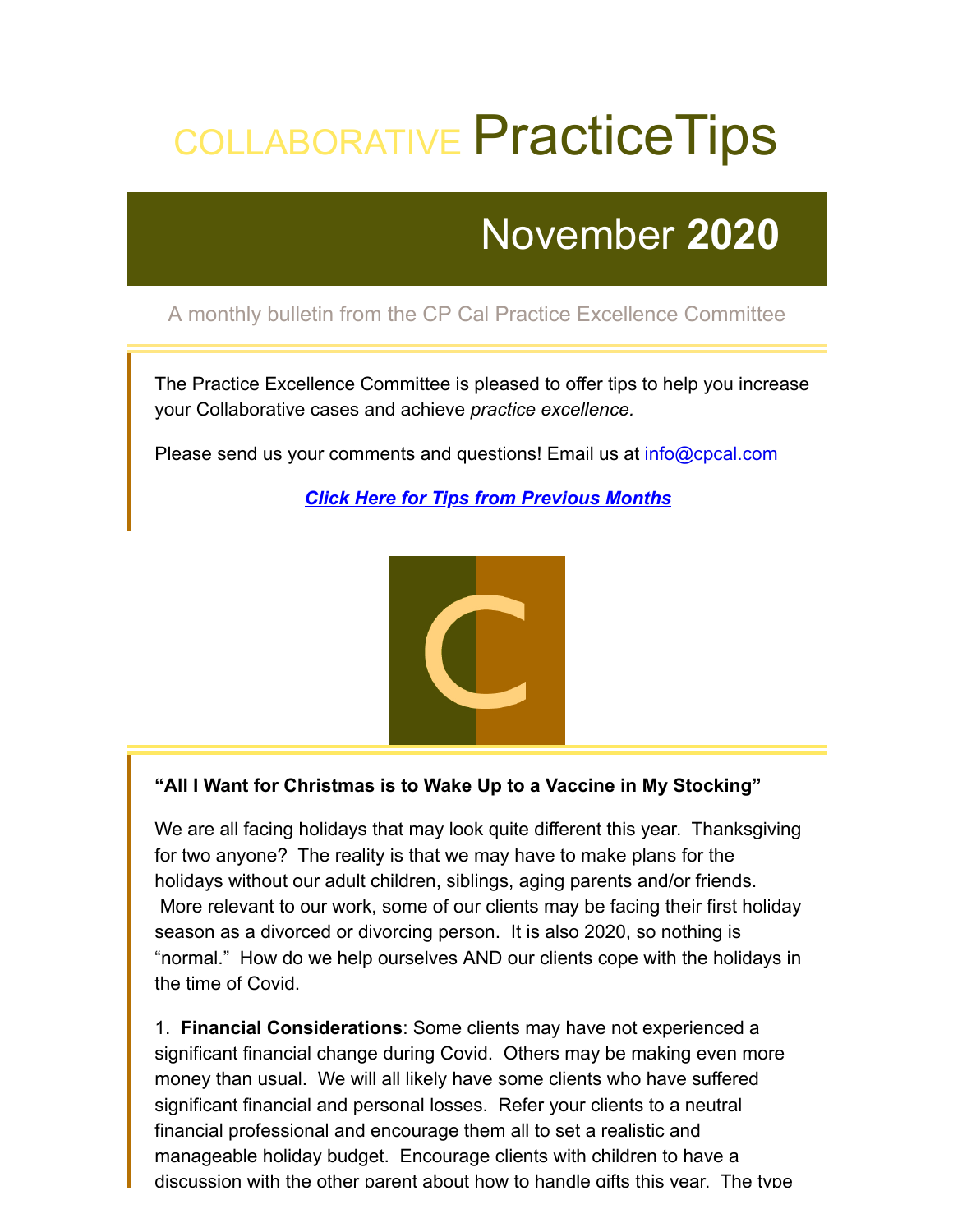d scuss o to a d e g ts t e otros to a d e g ts t about o to a d e g ts t about o to a d e g ts t s year e typ<br>The security of the g transformation of the g transformation of the g transformation of the g transformation o of gifts given may be quite different. Planning ahead can help clients to edit their gift lists to exclude items that cannot be used without appropriate Covid precautions, i.e. travel, group activities with friends, movie passes, restaurant gift cards (unless adequate outdoor dining opportunities), etc.

2. **Legal Considerations**: Be realistic with clients about timelines and what can be expected in terms of decision making from the courts at this time. Many courts are significantly backed up. Some courts are open for in-person activity, while others are operating virtually. Inform clients on what is happening in their specific court.

3. **Parenting Plan Considerations**: If your clients already have a parenting plan that will work during Covid, their best option is to avoid court and continue with that plan, unless both parents can mutually agree to a suggested change. If your clients do not have a parenting and/or holiday plan in place, encourage them to try and reach agreement, at least for this 2020 holiday season. They may wish to seek help from a mediator or involve a co-parenting coach or child specialist. The child specialist can flesh-out how the children might envision how they want to spend this year's holidays with each parent and any concerns they might have.

4. **Emotional Considerations**: It is never a bad time to meet with a mental health professional, and now more than ever. Holidays are often a time of stress, anxiety and even depression. These emotions can be exacerbated when it is the first holiday season in a divorced or divorcing couple's life. Covid is only compounding the emotional impact of this year. Many will be unable to see older family members who may have provided much needed support and company in our lives.

The takeaway here is to encourage our clients to plan holidays in advance. Taking charge of their own circumstances by starting a conversation and developing a plan is an aspect of resilience. It will keep clients from sliding into victimhood. If a client is without the children this holiday season, encourage her/him to make a plan. Sometimes the smallest plans reap the biggest rewards, like taking a short trip, planting a garden, reading a book or volunteering at the local food bank. Simply donating to one of many charitable organizations providing to those in need, can contribute to feelings of being involved, useful and valued.

Be sure to remind your clients to take care of themselves. Everyone is emotionally depleted right now - Covid, election season, fires, excessive heat, power outages, isolation, working from home, supervising school-aged children and their on-line learning – the list alone is exhausting.

For those who are open to self-care suggestions, share the RAIN approach, a coping method that can help us to process and complete stress cycles as they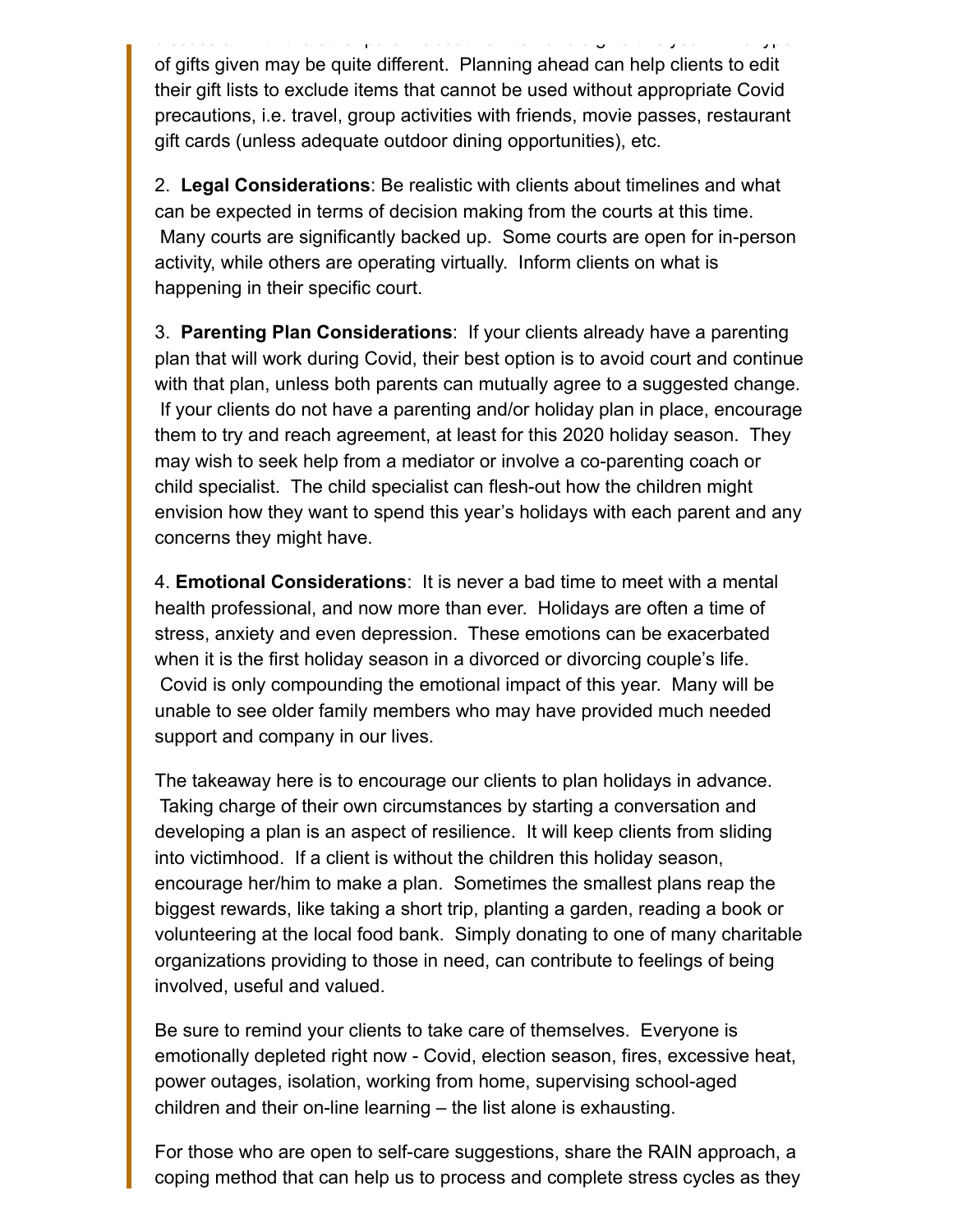arise:

1- **R**ecognize that you're upset and turn toward it: Denial is not your friend. Name what you are feeling, thinking and experiencing: depressed, frustrated, angry, tired, sad, fearful, etc.

2- **A**ccept: Acknowledge and accept what you are feeling. It's there. It is what it is. AND remember this feeling is temporary and that you are capable of riding the wave until it passes.

3- **I**nvestigate with Interest and Care: Many people actually physically feel their emotions somewhere in their body before they recognize the emotion. Are you having any physical sensations anywhere in your body right now? Is it in your stomach, chest or throat? Are your shoulders tight? Are you having headaches? Investigating where you are actually feeling your emotions helps you to identify them more easily in the future.

4- **N**urture with Self-Compassion: Normalize your feelings and identify what you need right now. Anyone would have a stomachache right now; this is normal. What do I need right now? Consider a walk, a cup of tea, deep breathing, meditation, turning off the television, taking a nap, enjoying good food, talking with a friend. Then do exactly that for yourself. Process makes perfect.